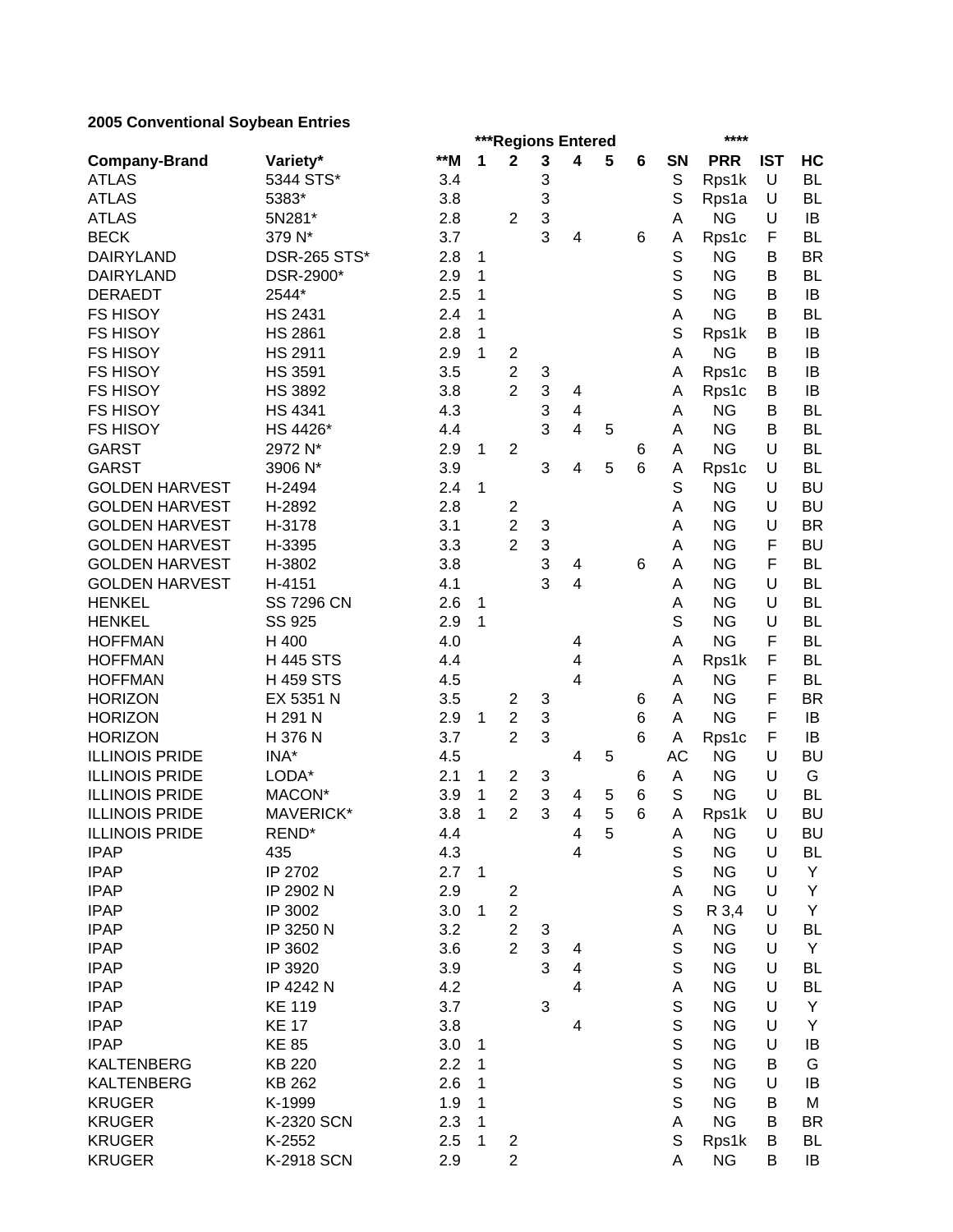# **2005 Conventional Soybean Entries**

|                      |                   |       |              | ***Regions Entered      |                           |                |   |                |             |                          | ****       |           |  |
|----------------------|-------------------|-------|--------------|-------------------------|---------------------------|----------------|---|----------------|-------------|--------------------------|------------|-----------|--|
| <b>Company-Brand</b> | Variety*          | $**M$ | 1            | $\mathbf 2$             | $\mathbf{3}$              | 4              | 5 | $6\phantom{1}$ | SN          | <b>PRR</b>               | <b>IST</b> | HC        |  |
| <b>KRUGER</b>        | <b>K-3777 SCN</b> | 3.8   |              |                         | 3                         |                |   |                | A           | Rps1c                    | В          | IB        |  |
| LATHAM               | 830               | 2.7   | 1            |                         |                           |                |   |                | S           | <b>NG</b>                | U          | <b>BL</b> |  |
| <b>LATHAM</b>        | E 3160            | 3.1   | 1            |                         |                           |                |   |                | S           | <b>NG</b>                | U          | <b>BR</b> |  |
| <b>LEWIS</b>         | 392               | 3.9   |              |                         |                           | 4              |   |                | A           | Rps1c                    | F          | <b>BL</b> |  |
| <b>LG SEEDS</b>      | C 3883 N*         | 3.8   |              |                         | 3                         |                |   |                | A           | Rps1c                    | В          | <b>BL</b> |  |
| <b>MAVRICK</b>       | 4343*             | 3.4   |              |                         | 3                         |                |   |                | A           | Rps1a                    | U          | <b>BL</b> |  |
| <b>MIDLAND</b>       | 9B435 X           | 4.2   |              |                         |                           | 4              | 5 |                | Χ           | Rps1k                    | В          | <b>BR</b> |  |
| <b>MIDLAND</b>       | 9E394 N           | 3.9   |              |                         |                           | 4              | 5 |                | A           | Rps1k                    | В          | <b>BL</b> |  |
| <b>MIDLAND</b>       | 9E482 X           | 4.8   |              |                         |                           | 4              | 5 |                | Χ           | Rps1k                    | В          | IB        |  |
| <b>MIDLAND</b>       | 9G485 X           | 4.8   |              |                         |                           | 4              | 5 |                | X           | <b>NG</b>                | B          | <b>BL</b> |  |
| <b>MILES</b>         | SC BENJAMIN 4.3N  | 4.3   |              |                         |                           | 4              | 5 |                | A           | Rps1c                    | U          | <b>BL</b> |  |
| <b>MILES</b>         | SC HOSHEA 3.7N    | 3.7   |              |                         |                           | 4              | 5 |                | A           | Rps1k                    | U          | IB        |  |
| <b>MUNSON</b>        | 8301              | 3.0   |              | $\overline{2}$          |                           |                |   |                | Α           | <b>NG</b>                | U          | IB        |  |
| <b>MUNSON</b>        | M 5365 N          | 3.6   |              | $\overline{2}$          |                           |                |   |                | Α           | <b>NG</b>                | U          | <b>BR</b> |  |
| <b>NK</b>            | S 38-T8*          | 3.8   |              | $\overline{2}$          | 3                         | 4              | 5 | 6              | A           | Rps1c                    | В          | <b>BL</b> |  |
| <b>NK</b>            | S 42-H1*          | 4.2   |              |                         | 3                         | 4              | 5 | 6              | A           | <b>NG</b>                | B          | <b>BR</b> |  |
| PIONEER BRAND        | 92M72             | 2.7   | 1            | $\overline{2}$          |                           |                |   |                | S           | Rps1k                    | B          | <b>BL</b> |  |
| PIONEER BRAND        | 93B15             | 3.1   | 1            | $\overline{2}$          | 3                         |                |   |                | A           | Rps1c                    | B          | <b>BR</b> |  |
| PIONEER BRAND        | 93B82             | 3.8   |              | $\overline{2}$          | 3                         |                |   |                | S           | Rps1k                    | B          | <b>BL</b> |  |
| PIONEER BRAND        | 93B86*            | 3.8   |              | $\overline{2}$          | 3                         |                |   |                | A           | Rps1k                    | B          | <b>BL</b> |  |
| <b>PUBLIC</b>        | DWIGHT*           | 2.9   | 1            | $\overline{c}$          | 3                         |                |   | 6              | A           | <b>NG</b>                | U          | <b>BL</b> |  |
| <b>PUBLIC</b>        | IA 3005*          | 3.5   | 1            | $\overline{2}$          | 3                         | 4              | 5 | 6              | Α           | <b>NG</b>                | U          | <b>BL</b> |  |
| <b>PUBLIC</b>        | JACK*             | 2.9   | 1            | $\overline{2}$          | 3                         |                |   | 6              | A           | <b>NG</b>                | U          | Y         |  |
| <b>PUBLIC</b>        | LD 00-2817*       | 4.6   |              |                         |                           | 4              | 5 |                | C           | <b>NG</b>                | U          | <b>BU</b> |  |
| <b>PUBLIC</b>        | LD 00-3309*       | 4.5   |              |                         |                           | 4              | 5 |                | A           | <b>NG</b>                | U          | <b>BL</b> |  |
| <b>PUBLIC</b>        | LD 00-4970*       | 2.7   | 1            | 2                       | 3                         |                |   | 6              | A           | <b>NG</b>                | U          | <b>BU</b> |  |
| <b>PUBLIC</b>        | LINFORD*          | 3.8   | 1            | $\overline{c}$          | $\sqrt{3}$                | $\overline{4}$ | 5 | 6              | A           | <b>NG</b>                | U          | <b>BL</b> |  |
| <b>PUBLIC</b>        | LN 92-7369*       | 2.8   | 1            | $\overline{2}$          | 3                         |                |   | 6              | S           | R 1,7                    | U          | <b>BL</b> |  |
| <b>PUBLIC</b>        | LN 97-15076*      | 4.3   |              |                         |                           | 4              | 5 |                | S           | <b>NG</b>                | U          | <b>BL</b> |  |
| <b>PUBLIC</b>        | PANA*             | 3.8   | 1            | 2                       | 3                         | 4              | 5 | 6              | A           | <b>NG</b>                | U          | BU        |  |
| <b>PUBLIC</b>        | WILLIAMS 82*      | 3.8   | 1            | $\overline{2}$          | 3                         | 4              | 5 | 6              | S           | $\mathsf{R}$             | U          | IB        |  |
| <b>PUBLIC</b>        | YALE*             | 3.8   | 1            | $\overline{2}$          | 3                         | 4              | 5 | 6              | A           | <b>NG</b>                | U          | <b>BU</b> |  |
| <b>ROESCHLEY</b>     | 4229 C*           | 2.9   |              | $\overline{2}$          |                           |                |   |                | A           | <b>NG</b>                | В          | IB        |  |
| <b>SCHILLINGER</b>   | 235.TC            | 2.3   | 1            |                         |                           |                |   |                | Α           | <b>NG</b>                | U          | <b>BR</b> |  |
| <b>SCHILLINGER</b>   | 291.TCB*          | 2.9   | $\mathbf{1}$ | $\overline{\mathbf{c}}$ |                           |                |   |                | A           | <b>NG</b>                | U          | IB        |  |
| <b>STINE</b>         | 2788*             | 2.9   | 1            | $\overline{c}$          | 3                         |                |   |                | S           | <b>NG</b>                | U          | BL        |  |
| <b>STINE</b>         | 3300-0*           | 3.3   |              | $\overline{c}$          | $\ensuremath{\mathsf{3}}$ |                |   |                | $\mathbb S$ | <b>NG</b>                | U          | <b>BL</b> |  |
| <b>STINE</b>         | 3600-0*           | 3.6   |              | $\overline{2}$          | $\ensuremath{\mathsf{3}}$ | 4              |   |                | $\mathbb S$ | <b>NG</b>                | U          | <b>BL</b> |  |
| <b>STINE</b>         | 3870-0*           | 3.9   |              |                         | $\ensuremath{\mathsf{3}}$ | 4              |   |                | $\mathbb S$ | <b>NG</b>                | U          | <b>BL</b> |  |
| <b>STINE</b>         | 4000-0*           | 4.0   |              |                         | 3                         | 4              |   |                | S           | <b>NG</b>                | U          | BL        |  |
| <b>TRISOY</b>        | 2925 (CN)*        | 2.9   |              |                         | 3                         |                |   |                | А           | <b>NG</b>                | U          | IB        |  |
| <b>WILKEN</b>        | W 2558            | 2.5   |              | 2                       |                           |                |   |                | $\mathbb S$ | $\tilde{?}$              | F          | <b>BL</b> |  |
| <b>WILKEN</b>        | W 2584            | 2.8   |              | $\overline{c}$          |                           |                |   |                | $\mathsf S$ | $\overline{\cdot}$       | F          | <b>BL</b> |  |
| <b>WILKEN</b>        | W 2661 N*         | 2.6   |              | $\overline{2}$          |                           |                |   |                | A           | $\overline{\mathcal{C}}$ | F          | BL        |  |
| <b>WILKEN</b>        | W 2668            | 2.6   |              | $\overline{2}$          |                           |                |   |                | $\mathbb S$ | $\overline{\cdot}$       | F          | <b>BR</b> |  |
| <b>WILKEN</b>        | W 2694 N*         | 2.9   |              | $\overline{2}$          |                           |                |   |                | A           | $\overline{\cdot}$       | F          | <b>BL</b> |  |
| <b>WILKEN</b>        | W 2697            | 2.9   |              | $\overline{2}$          |                           |                |   |                | $\mathbb S$ | $\tilde{?}$              | F          | <b>BU</b> |  |
| <b>WILKEN</b>        | W 2786 N          | 2.8   |              | $\overline{2}$          |                           |                |   |                | Α           | $\tilde{?}$              | F          | <b>BL</b> |  |
| <b>WILKEN</b>        | W 3401 N*         | 3.0   |              | $\overline{c}$          |                           |                |   |                | А           | $\cdot$                  | F          | BL        |  |
| <b>WILKEN</b>        | W 3442*           | 3.4   |              | $\overline{c}$          | 3                         |                |   |                | $\mathsf S$ | $\overline{\mathcal{C}}$ | F          | BR        |  |
| <b>WILKEN</b>        | W 3447 N*         | 3.7   |              | $\overline{2}$          | $\ensuremath{\mathsf{3}}$ |                |   |                | А           | $\tilde{?}$              | F          | BR        |  |
| <b>WILKEN</b>        | W 3494            | 3.9   |              |                         | 3                         |                |   |                | $\mathbf S$ | $\tilde{?}$              | F          | BL        |  |